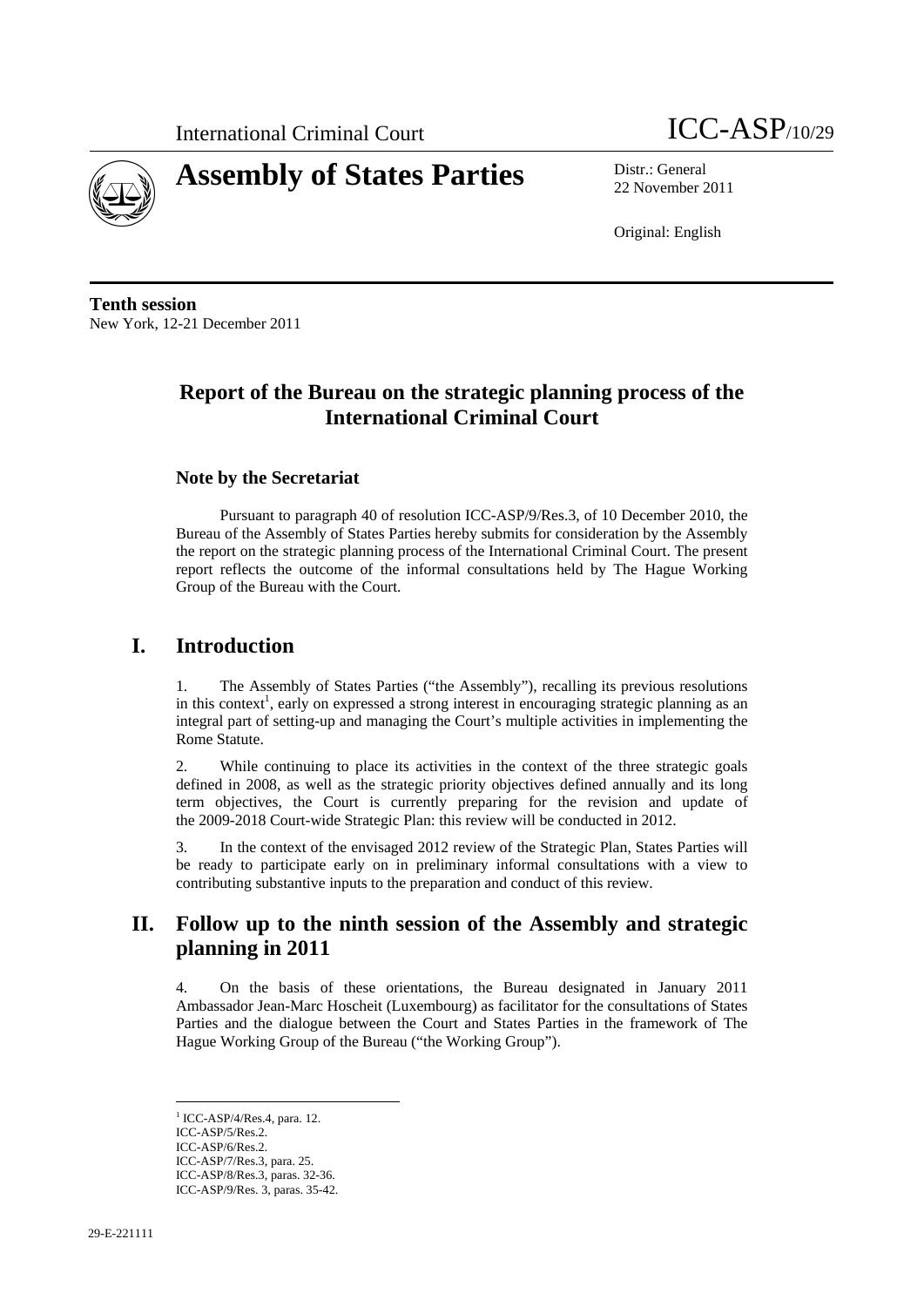5. Consultations were also held with the participation of representatives of the NGO community.

6. The following priority issues were discussed during the Working Group on the basis of presentations and working papers elaborated by different representatives of the Court:

- (a) Public information and communication;
- (b) Intermediaries;
- (c) Interface between the Strategic Plan and the annual budget; and
- (d) 2012 review of the Strategic Plan.

7. In order to allow for a holistic approach of the issues related to victims and affected communities, including the implementation and review of the victims' strategy and the results of the stocktaking exercise on the Impact of the Rome statute system on victims and affected communities at the Kampala Review Conference,<sup>2</sup> it was decided to dedicate a separate facilitation to this issue, and Ms. Miia Aro-Sánchez (Finland) was designated to conduct this facilitation.

8. In general, the process of strategic planning was welcomed by States Parties as an important management tool for the future development of the Court up to 2018. The credibility of strategic planning needs to be maintained and strengthened by establishing its impact on policies, budgetary allocations and operational decisions which needs to be placed firmly within the goals and priorities defined by the Strategic Plan. The translation of strategic objectives into daily operations by the Court needs to be monitored with the help of a short set of quantitative and qualitative performance indicators.

## **III. Priority issues**

### **A. Public information and communication**

9. The importance of pursuing a strong and adapted approach in implementing the Strategic Plan for Outreach<sup>3</sup> to affected communities through adequate media and methodologies, and in languages accessible to the communities concerned, was underlined and emphasized also in the context of the victims' strategy and the activities of the Court in this area.<sup>4</sup>

10. Implementing the mandate given by the Review Conference,<sup>5</sup> 17 July was celebrated, for the first time, as the Day of International Criminal Justice. States Parties, NGOs and the academic and professional communities were informed in advance of a number of actions initiated by the Court, in collaboration with other international courts and tribunals, and they were invited to associate themselves by different means to this event. Audiovisual and print media, were informed of and involved and social media used, in this new initiative which will henceforth be placed on the international calendar every year. States Parties discussed the Court's "Report on celebrations of the 17 July: International Criminal Justice Day 2011" dated August 2011 and requested additional information. It was also decided to compile all available information on governmental and non-governmental initiatives undertaken in this context at the national level. On the basis of lessons learned during this first experience, further initiatives will be undertaken in 2012 by relevant stakeholders, in order to promote internationally the fight against impunity, inter alia, through the celebration of International Criminal Justice Day, while keeping in mind the requirements of cost-efficiency. On the basis of the principle of shared responsibility of the Court and States Parties in the area of public opinion and communication<sup>6</sup>, States Parties were invited to start early on identifying initiatives and partners for the 2012 celebration of the International Criminal Justice day, as appropriate, in coordination and with the support of the Court.

 $2$  RC/ST/V/1.

<sup>&</sup>lt;sup>3</sup> ICC Strategic Plan for Outreach (ICC-ASP/5/12).

 $^{4}$  Court's report 2011, para. 8.

Kampala Declaration, para. 12.

<sup>6</sup> ICC-ASP/9/Res.3, para. 40.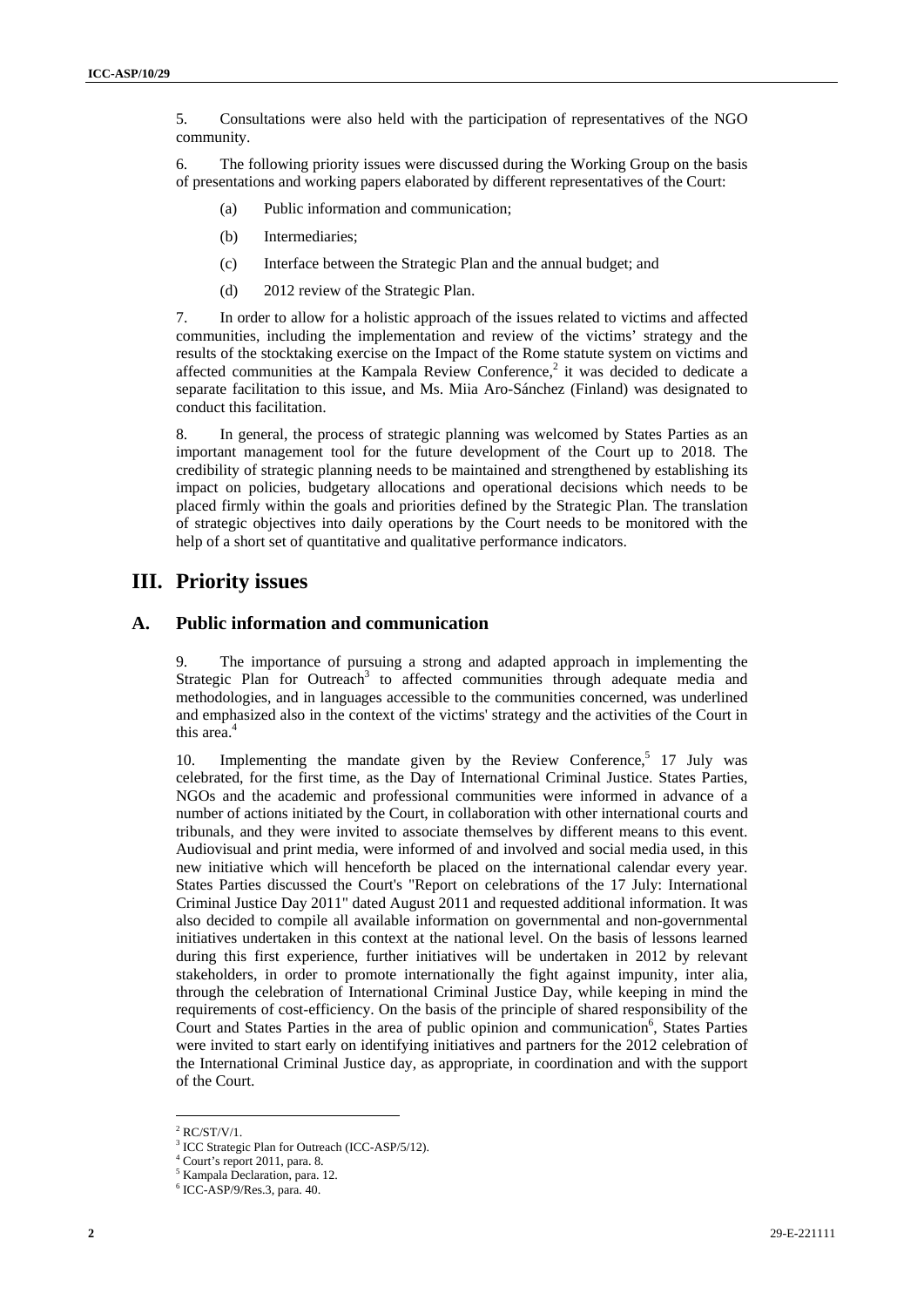11. States Parties were informed by the Court on the present state of planning concerning the celebration of the tenth anniversary of the International Criminal Court in 2012 and they provided their initial comments in this context: a detailed action plan will be presented at a later stage. States Parties took note in particular of the activities planned for reaching diverse interested audiences, while highlighting that envisaged initiatives will be conducted in a cost neutral manner as regards the budget of the International Criminal Court. The possibility of voluntary contributions to support specific events and/or initiatives will be explored further. States Parties have taken note that the celebration of the Court's tenth anniversary will provide a major focus of the ICC's public information and communication activities in 2012, as this would be an opportunity to focus international attention on the Court and its achievements over the last decade, while enabling the ICC to reach a number of different audiences.

12. In the same perspective, other significant occasions in the life of the Court during the forthcoming year will be similarly used to implement the Court's Public Information Strategy 2011-2013.<sup>7</sup>

#### **B. Relations between the Court and Intermediaries**

13. The Court presented recently to States Parties its "Draft Guidelines governing the Relations between the Court and Intermediaries" dated August 2011, which result from the work undertaken within the Court over the last two years. These draft guidelines attempt to present a common framework covering the great diversity of actors assisting and supporting the Court in fulfilling its missions. After an initial round of discussion and taking account of a number of important issues raised in this context, States Parties agreed to come back to this file for a more in-depth discussion.

#### **C. Interface between the Strategic Plan and the annual budget**

14. In its 2010 resolution<sup>8</sup>, the Assembly of States Parties reiterated

"the importance of the relationship and coherence between the strategic planning process and the budgetary process, which is crucial for the credibility and sustainability of the longer-term strategic approach and, in this regard, *recommends*  that the Court should work towards setting a hierarchy of its priorities in order to facilitate strategic and budgetary choices"

#### and invited

"the Court to focus increasingly on the thorough and transparent assessment of results achieved through Court activities in reaching the priorities set, using an appropriate set of performance indicators, including the horizontal parameters of efficiency and effectiveness, for the Court activities and on the retroaction of lessons learned into the strategic planning process"

15. States Parties reiterated that the interaction between the Strategic Plan and the annual budgetary procedure is crucial for the credibility of the planning process. It is specifically through budgetary allocations that the strategic orientations should be translated into operational policies. This link is being emphasized in the introduction to the annual proposed programme budget and the Court continues to refine this process in the context of the budget each year. The structure of the budget and its presentation should highlight this interface, thus clearly setting the proposed annual budget allocations within the context of the longer term strategic planning. The expectation was expressed that the Court should work towards setting a hierarchy of its priorities in order to facilitate strategic and budgetary choices, while implementing the mandates defined by the Rome Statute and taking into account objective requirements and constraints.

 $7$  ICC-ASP/9/29.

<sup>8</sup> ICC-ASP/9/Res.3, paras. 36- 37.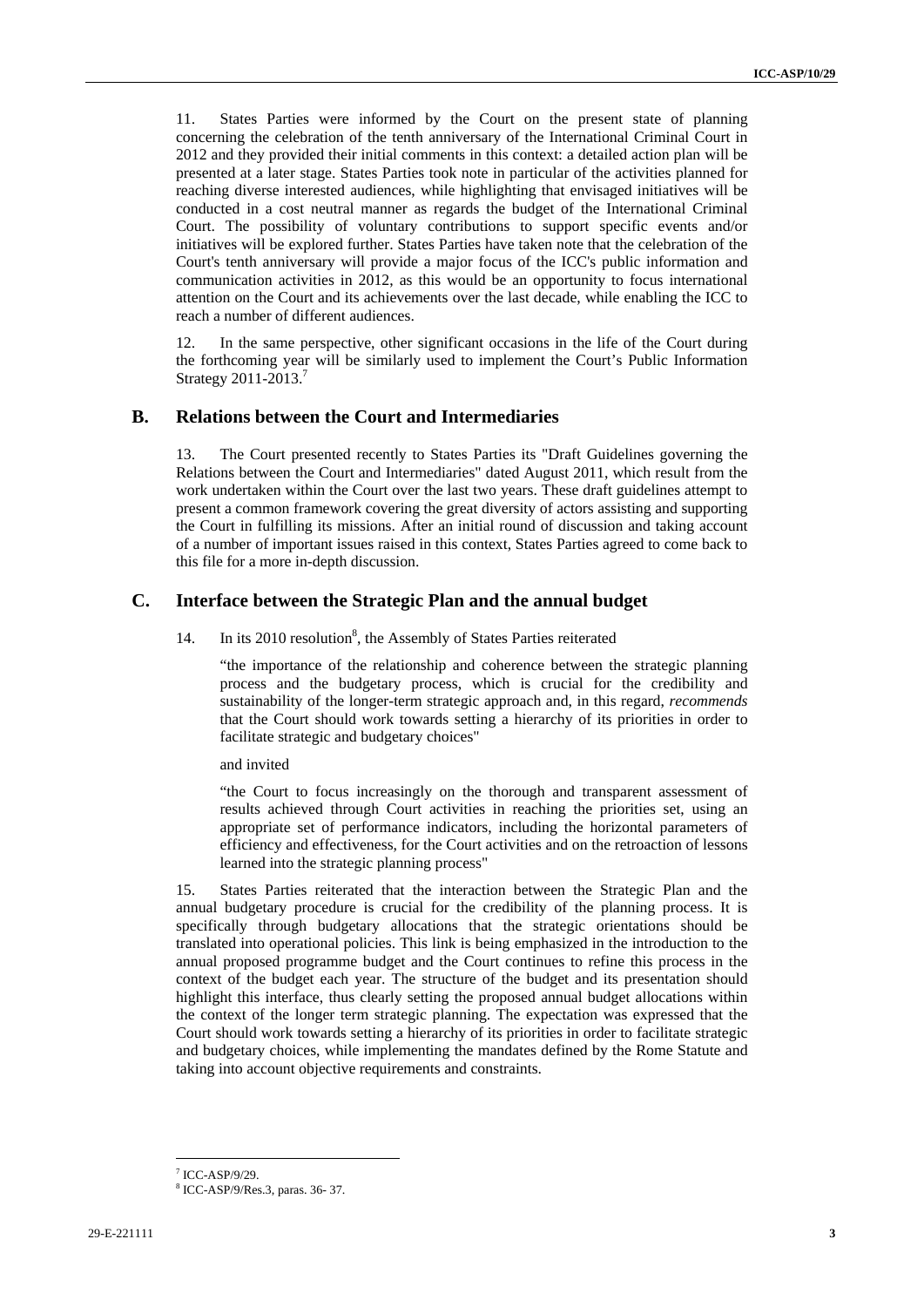16. The strengthening of the interface between the Strategic Plan and the annual budget procedure, as well as the consolidation of strategic planning as a management tool to guide the Court in its middle-to long term development could usefully be taken up in any future discussion on the review of the ICC's budget process.

### **D. Emerging issues**

17. The following issues will need to be followed attentively:

- (a) Management of risks; and
- (b) Field operations.

in order to determine when States Parties can be usefully involved in consultations on the policy aspects of these important issues.<sup>9</sup>

## **E. 2012 Review of the Strategic Plan**

18. Concerning the announced review of the Strategic Plan for 2012, States Parties stressed in 2010 their "interest in contributing early on to the informal process of consultations leading up to this review".<sup>10</sup> This approach and interest were reiterated following a preliminary presentation of the Court's intentions in this respect, including on the design of the process and the anticipated timing for consultations and decision-making. It was considered that the projected review of the Strategic Plan will constitute the main focus in the area of strategic planning during the forthcoming year.

## **IV. Conclusion**

19. On the basis of the work conducted on strategic planning within The Hague Working Group, the Assembly of States Parties is invited to provide guidance on future work in this area and examine the draft language for inclusion in the omnibus resolution (annex).

<sup>9</sup> ICC-ASP/9/Res.3, para .41.

<sup>10</sup> ICC-ASP/9/Res.3, para.42.